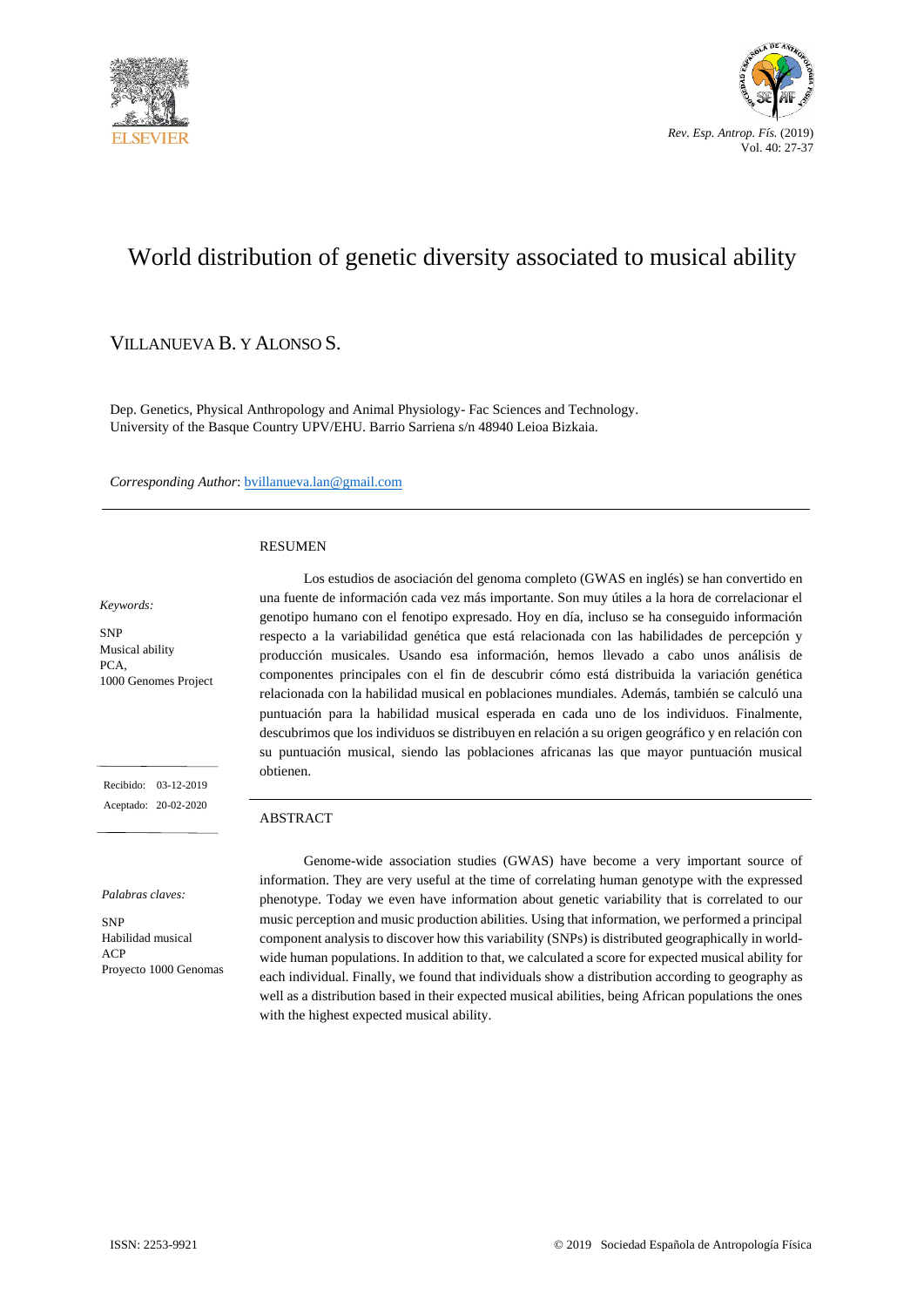### **Introduction**

Genome-wide association studies (GWAS) are a way for scientists to identify inherited genetic variants associated with risk of disease or a particular trait. Using cases and controls and by looking at the frequencies of different genotypes present on these two groups; it is possible to associate a specific disease or trait to a determined allele. This method usually surveys the whole genome by means of a wide battery of Single Nucleotide Polymorphisms (SNPs). With more than 3.400 published papers and 62.000 unique SNP-related associations, GWAS are a very important source of information used by many researches (Ensembl blog, 2018).

These types of studies are not only useful from a biomedical or clinical perspective, but also for other phenotypic associations. This includes traits like lactase persistence, skin phenotype, adaptation to high altitudes, face morphology, or other traits like musical aptitude or sport performance (Han et al., 2008; Alkorta-Aranburu et al., 2012; Beleza et al., 2013; Pitsiladis et al., 2013; Ting Tan et al., 2014; Qiao et al., 2018).

With that idea in mind, several research groups have performed GWAS with the aim of linking SNPs or genes, to the individual's musical ability. As a result, more than 100 SNPs have been found related to this particular ability, which is in fact, a compound set of abilities ranging from perception to creative abilities. This can be measured for instance, by the Karma Music Test (KMT), which is a test that measures some potentially innate musical cognitive operations (Justus & Hustler, 2005; Karma, 2007). The test gives us information about the capability of the subject to perceive rhythms and sound patterns. Similarly, Carl Seashore´s subsets of pitch (SP) and time (ST) discrimination tests are another common type of tests used for determining musical perception (Seashore et al., 1960). In this case we can get information about the capability of the participants to discriminate in pitch and duration of the tones, a basic ability for good music perception. On many occasions, a combined test score (COMB) which is the sum of KMT, SP and ST (Ukkola-Vuoti et al., 2013; Oikkonen et al., 2015) is also calculated.

Among the abilities measured we can highlight Absolute pitch (AP), also known as "perfect pitch", which is the infrequent ability to identify or produce pitches perfectly without the help of an external reference (Profita & Bidder, 1988). This trait is used for measuring both music production and music perception abilities (Theusch et al., 2009). On the other hand, Pitch Production Accuracy (PPA) is the capability of an individual to correctly perform a pitch after hearing a specific pitch sample (Haumann et al., 2007).

These tests have been commonly applied by many researchers in European and Asian populations (Theusch et al., 2009; Hansoo et al., 2012; Oikkonen et al., 2015). Other music production abilities such as *arranging*, *composing* and more can also be tested in the individuals (Oikkonen et al., 2016). In this case only the presence or absence of the ability is checked and used for measuring music ability.

Interestingly, most of the publications do not only follow a typical GWAS approach, they also search on the segregation and transmission of these polymorphisms among individuals of different generations in the same family. This particular type of analysis is common in association studies regarding musical abilities and on many occasions this part of the paper has more weight than the GWAS itself.

Markers that have a greater frequency in individuals with a trait of interest across or within pedigrees are identified by means of linkage analysis, then parametric linkage analysis is done to determine this relationship between the marker locus and the trait locus (Schnell & Sun, 2012). Within this context we can define the posterior probability of linkage (PPL) and the posterior probability of linkage disequilibrium (PPLD). PPL and PPLD are interpreted as the probability of a trait gene being linked or associated to the marker examined (Vieland et al., 2011; Oikkonen et al., 2015). The ratio of the above-mentioned probabilities is the LOD score, a high value of which represents a significant evidence of linkage between the two.

Thus, the main objective of this project is to analyse how the genetic variability (SNPs) associated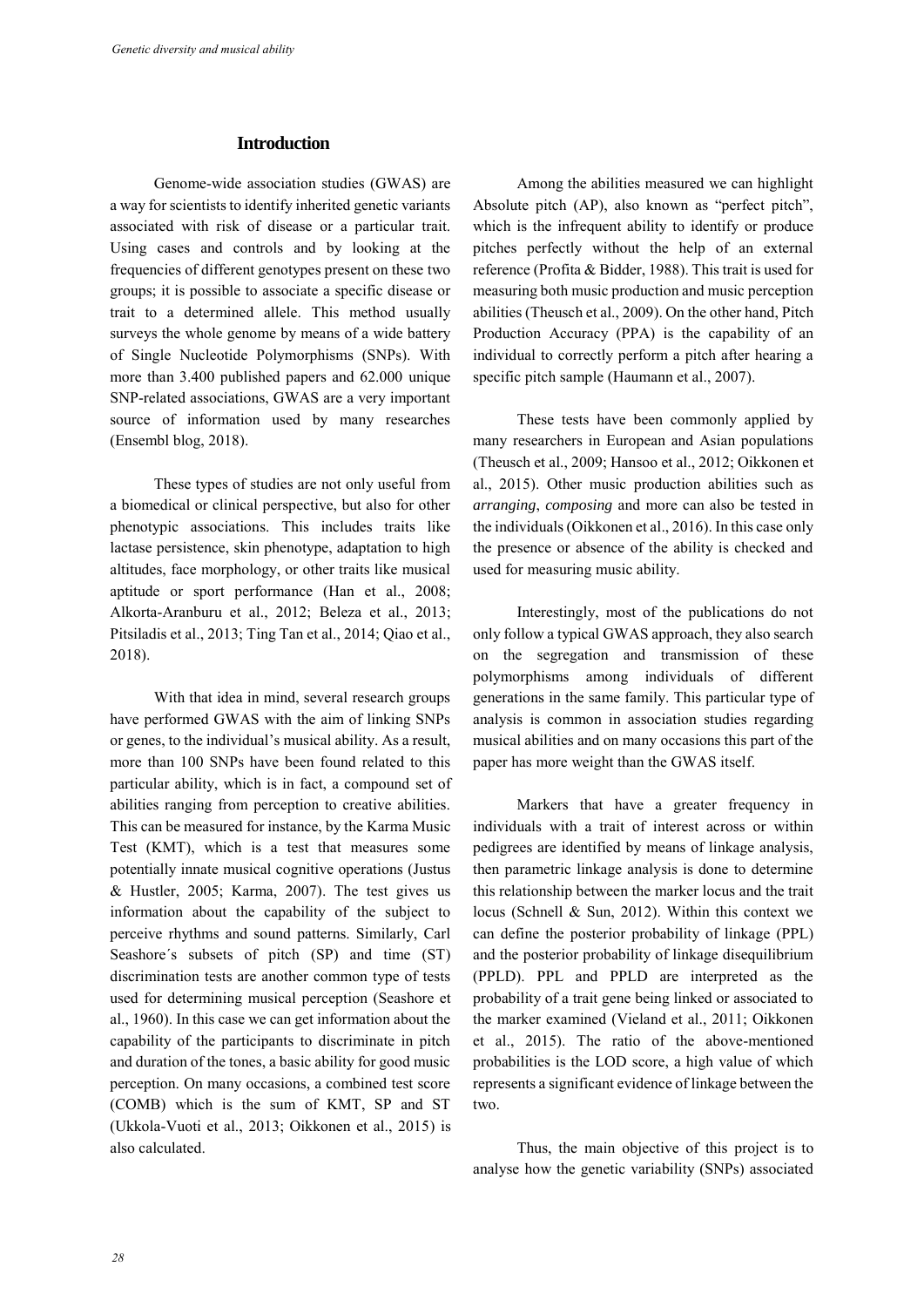to musical ability is distributed geographically in world-wide human populations. If this distribution were different from the global distribution of human genetic diversity, we could argue that other factors beyond demography are exerting an influence on this trait.

### **Materials and Methods**

Google Scholar [\(https://scholar.google.es/\)](https://scholar.google.es/) and NCBI [\(https://www.ncbi.nlm.nih.gov/\)](https://www.ncbi.nlm.nih.gov/) were used as search databases, using keywords like GWAS, musical ability, SNP, music perception and music production. We selected 6 papers Theusch et al., (2009), Hansoo et al., (2012); Ukkola-Vuoti et al., (2013); Ting Tan et al., (2014); Oikkonen et al., (2015) and Oikkonen et al. (2016) out of which 90 SNPs related to musical ability were retrieved for analysis, (the SNPs were sequenced out of European and Asian populations most of the times). Some of them were related to music perception (KMT, SP, ST or COMB), while others are related to music production abilities (PPA, arranging, composing etc.). They have not been separated among categories, so they are considered just as "SNPs related to music ability", (or "musical SNPs" for short).

Next, genomic data of individuals from the 1kGP (The 1000 Genomes Project Consortium, 2015) was downloaded. Out of the 1092 individuals available we initially selected 264 random individuals from 13 world populations (approximately 20 individuals per population), which were grouped into 10 regions: African-American (ASW population), North Europe (CEU and GBR populations), South Europe (IBS and TSI populations), Finland (FIN population), East Asia (CHB and JPT populations), East Africa (LWK population), West Africa (YRI population), and Central America (MXL, PUR and CLM populations). The 1kGP abbreviations and their meanings are available here:

[https://www.internationalgenome.org/category/popula](https://www.internationalgenome.org/category/population/) [tion/.](https://www.internationalgenome.org/category/population/) Note that the Finish population was not included in any other European population because it usually appears as an outlying population (Huckins et al., 2014). Data was downloaded from the Phase 1 repository as VCF files, one per chromosome

### [\(ftp://ftp.1000genomes.ebi.ac.uk/vol1/ftp/phase1/anal](ftp://ftp.1000genomes.ebi.ac.uk/vol1/ftp/phase1/analysis_results/integrated_call_sets/) [ysis\\_results/integrated\\_call\\_sets/\)](ftp://ftp.1000genomes.ebi.ac.uk/vol1/ftp/phase1/analysis_results/integrated_call_sets/).

In a second step, another sample composed of just European individuals  $(N = 291)$  was also considered for the analysis (the European individuals from the previous world sample were kept). In this case population acronyms were kept as in the 1kGP: FIN, CEU, GBR, IBS and TSI.

Out of the whole genomes of the individuals downloaded, the genotypic information on the 90 musical SNPs was filtered using VCFtools software (Danecek et al., 2011). As controls, 4 additional sets of random SNPs were chosen and filtered out of the VCF file which contains the whole genome information of the original 264 individuals. These random SNPs were chosen so they had the same characteristics in terms of location (same chromosome region for example) as the target musical SNPs by means of SNPsnap (Pers et al., 2015).

Then we carried out a Principal Component Analysis (PCA) with the VCF file containing the genotypes of the 90 musical SNPs for 264 individuals from all over the world. This was carried out in Galaxy [\(http://usegalaxy.org;](http://usegalaxy.org/) Afgan et al., 2018) a free online portal to perform multiple bioinformatic analysis. The resulting VCF file from VCFtools processing was uploaded to the Galaxy server where, a Principal Component Analysis was done. The same procedure was applied to the 4 random matched, control VCF files (world population) and the VCF file containing the genotypes of the (same) 90 musical SNPs for the European population  $(N = 291)$ .

Additionally, a music score based on the number of alleles that favour music ability was calculated for each individual. Unfortunately, GWAS on music ability are often focused on the heritability of these genotypes (by calculating LOD, PPL or PPLD scores). Out of the SNPs discovered, few of them have detailed data about the specific alleles that have a positive and a negative effect on the musical-ability phenotype. Most of them just conclude that a region or SNP is related to the trait without specifying the effect of the alleles. Out of the detailed 19 SNPs, there are some that are in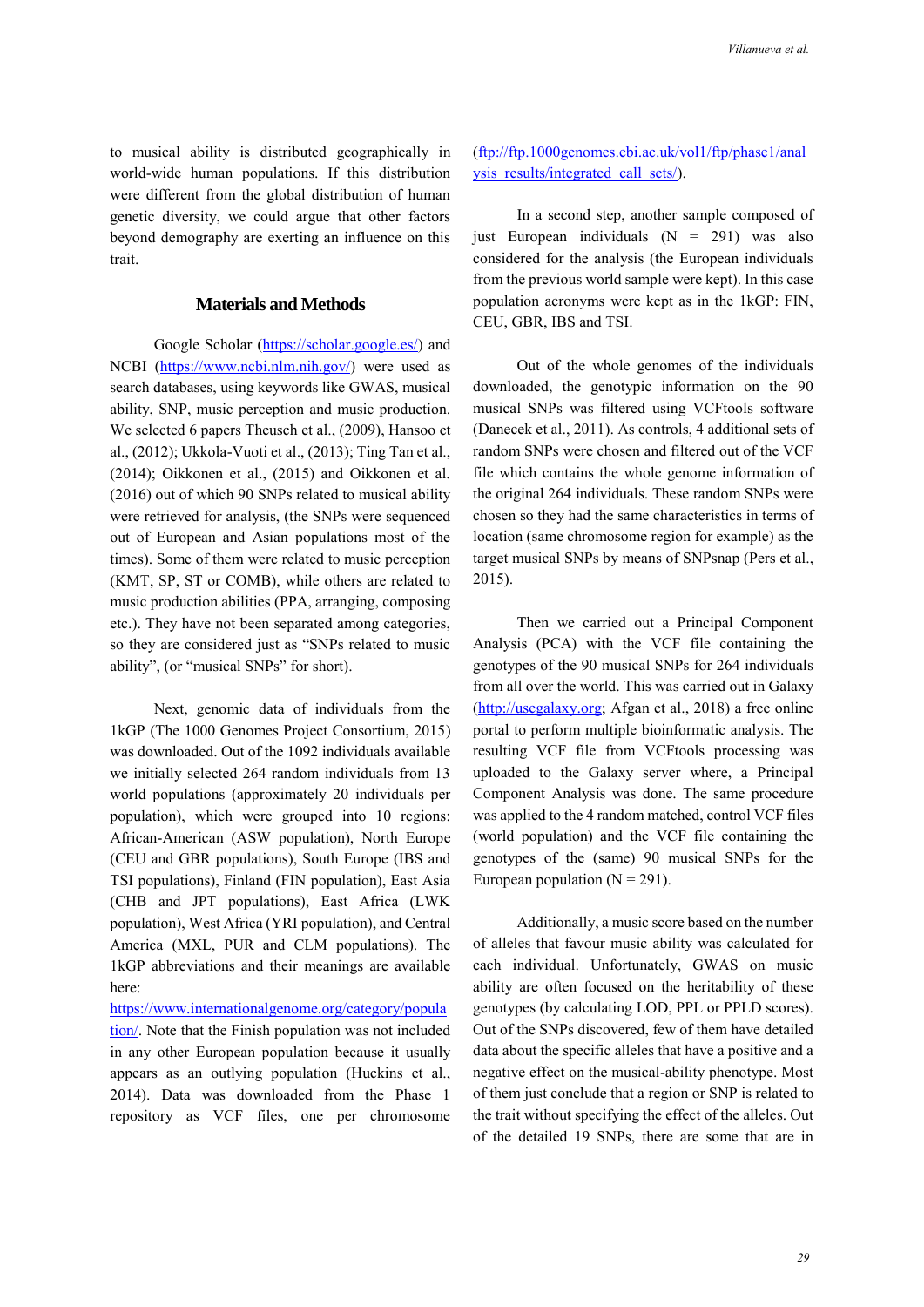linkage disequilibrium (LD) with each other, so they cannot be used for the musical score, as we would be counting the same information more than once. At the end, just 4 independent SNPs were chosen for this task (Table 1).

Table 1: The 4 SNPs used for the calculation of the musical score of each individual.

| <b>Chromosome</b><br>$N^{\rm o}$ | <b>Base pair</b><br>position | <b>SNP</b> | <b>Effect</b><br>allele |
|----------------------------------|------------------------------|------------|-------------------------|
| 4                                | 96367953-<br>96367954        | rs9307160  | C                       |
| 4                                | 110958163-<br>110958164      | rs6845765  | $\subset$               |
| 4                                | 113355410-<br>113355411      | rs17628408 | G                       |
| 4                                | 115640580-<br>115640581      | rs12510781 | G                       |

Excel was used to calculate the musical score of each individual. Per each effect allele of the individuals a value of 1 was added to their scores (i.e. an homozygous genotype for the allele associated to the trait would add 2 points, whereas a heterozygous genotype would only add 1 point, and 0 if homozygous for the non-associated allele). With 4 different SNPs each with 2 possible alleles, the total scores could range from 0 to 8. Afterwards, as the highest and lowest marks were infrequent this 0-8 scale was transformed into a categorical scale (A to D, in which A is the highest and D is the lowest category, see Table 2).

Table 2: The original possible numerical scores for expected musical ability and the resumed categorical scale from A to D. Each categorical scale covers a quartile of the total number of scores. "\*" there were no individuals with that score.

| <b>Numerical music score</b> | <b>Categorical music score</b> |
|------------------------------|--------------------------------|
|                              | $\ast$                         |
|                              | $\ast$                         |
| 2                            | D                              |
| 3                            | D                              |
|                              | $\Gamma$                       |
| 5                            | B                              |
| 6                            | A                              |
|                              | A                              |
| o                            | $\ast$                         |

All subsequent data were processed with R v3.5.3 (R Core Team, 2019) and RStudio v1.1.463 (RStudio Team, 2016). First, the optimal number of clusters (in which the individuals are classified according to the PCA coordinates) was calculated using mclust v5.4.3 (Scrucca et al., 2016) an R package which can calculate model-based optimal number of clusters. Afterwards, ggplot2 (Wickham, 2016) and Kmisc (Kevin, 2013) were used for plotting the generated data from the PCA and drawing the areas which define the clusters. When looking for significant differences in the data an exact Fisher´s test was performed using the VassarStats web service (VassarStats, 2019) and rcompanion v2.2.1. R package (Mangiafico, 2019). A p-value of 0.05 is considered as the nominal threshold for statistical significance but the Bonferroni correction was applied when multiple tests were performed (Bonferroni, 1936).

### **Results**

The optimal number of clusters for the 4 PCAs using the 4 sets of control SNPs in the world population was always 3 (Figure 1). The clustering itself was very similar in all 4 sets (Figure 2). As the disposition of the second set was considered the best for later explanations, only that set is referred to when talking about control PCA with random SNPs (Figure 3). The 3 different clusters show the typical geographical clustering of the individuals. Cluster 1 is composed of African individuals, cluster 2 is mostly of Asian individuals and cluster 3 is a mixture of European and the Central American populations (Figure 3).

In the PCA with the SNPs related to musical ability (musical SNPs), the optimal number of clusters was 4, one cluster more than in the case of the control SNPs. In Figure 4 we can see that cluster 1 is kept almost the same in both PCAs. Cluster 2 loses some individuals, but it is still mainly formed by Asian individuals. However, individuals that form cluster 3 (in the PCA of the control SNPs) suffer a severe rearrangement. So much, that we can consider that they form two different clusters in the PCA with musical SNPs (named as clusters 3 and 4).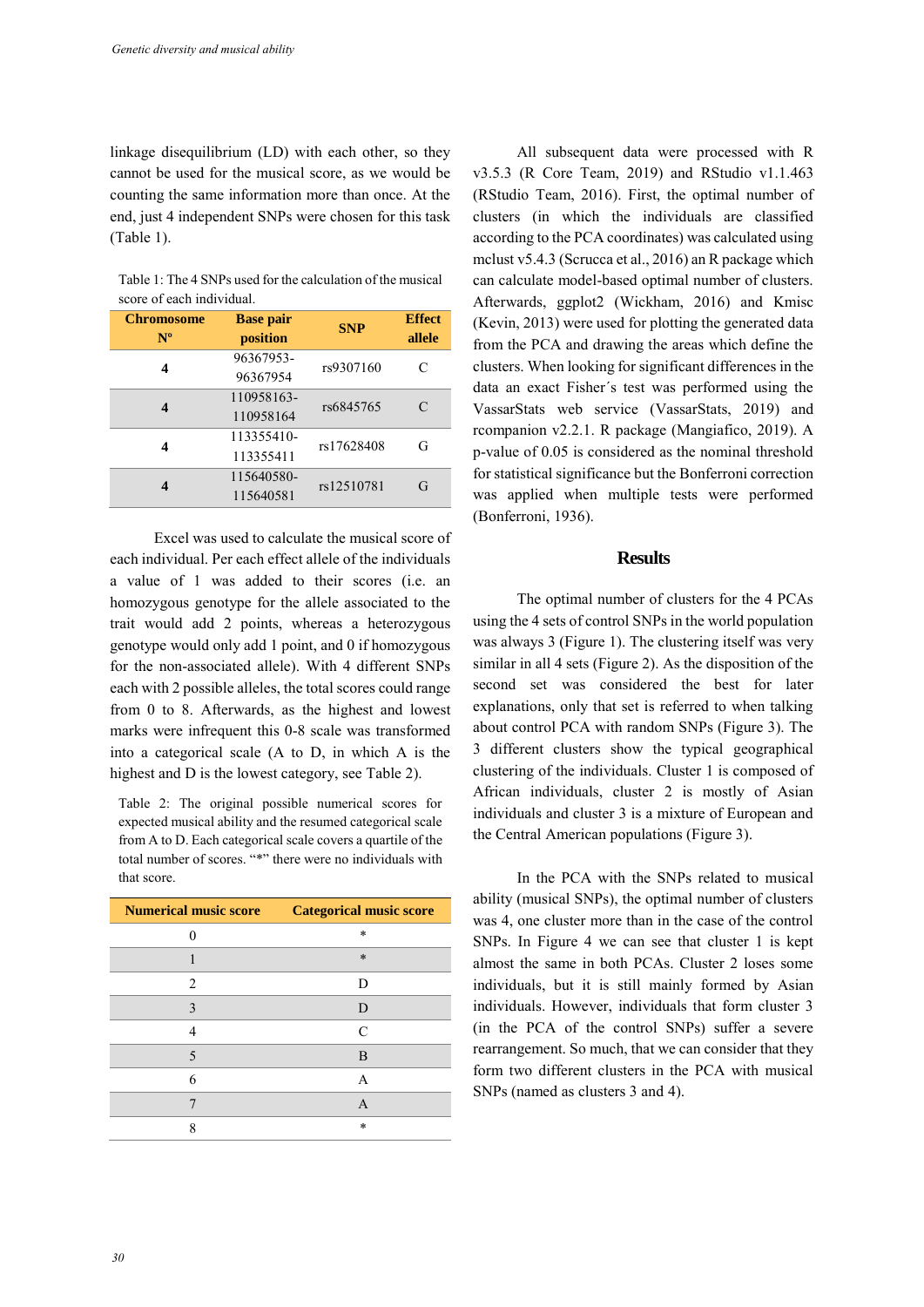

Figure 1: Model-based optimal number of clusters calculations performed using mclust R package. The X axis represents the number of clusters and in the Y axis Bayesian Information Criterion (BIC) is showed for different clustering methods (EII to VVV).

Some Asian individuals now appear in this two clusters but still, it is mostly European and Central American individuals the ones who constitute these two new clusters (Figure 4).

The distributions of musical scores in the world analysis with musical SNPs point out that cluster 1 shows the highest mean musical score (4.85). On the other hand, cluster 2 has the lowest score (3.35). We can also see that cluster 3 has a slightly higher musical score than cluster 4 (see Table 3).



Figure 2: Principal Component Analysis (PCA) made by using the first, third and fourth set of control SNPs (X and Y eigenvectors explain 15.6%, 17.5% and 16,7% of variance respectively). Individuals are represented with a dot and the respective region of each one is indicated by a colour. Clusters are drawn as big coloured circles and the corresponding number of cluster is shown in the legend.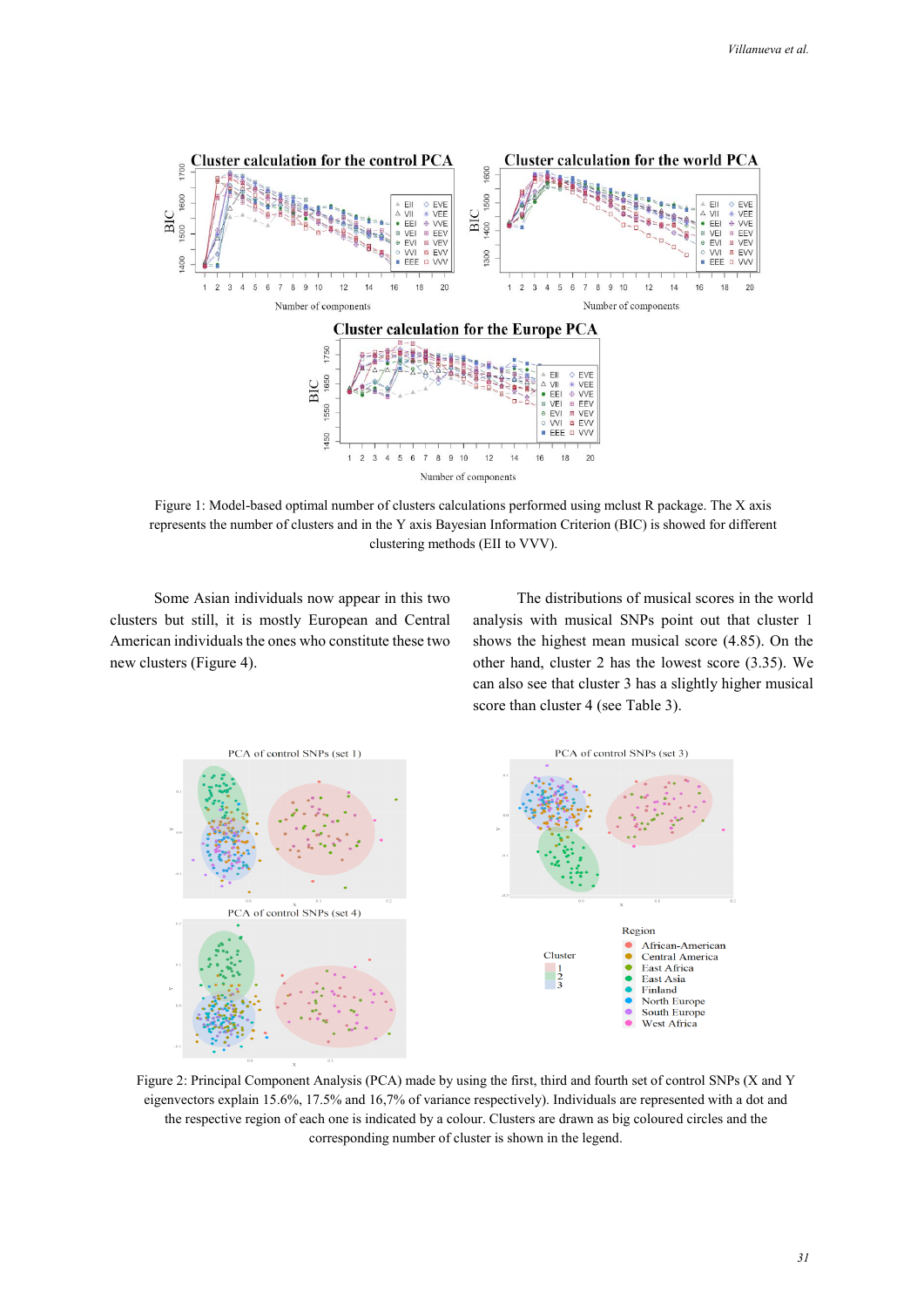

Figure 3: Principal Component Analysis (PCA) made by using the second set of control SNPs (X and Y eigenvectors explain 18.1% of variance). Individuals are represented with a dot and the respective region of each one is indicated by a colour. Clusters are drawn as big coloured circles and the corresponding number of cluster is shown in the legend.

Figure 5 shows a more in-depth view of how categorical (A to D) musical score of individuals is formed in each cluster. Data is shown as proportions up to 1. In cluster 1 we can see many individuals with the best possible score (A). In cluster 2 this A score is absent, and we can find many type D individuals. Clusters 3 and 4 have mainly individuals with B and C scores.



Figure 4: Principal Component Analysis (PCA) made by using SNPs related to musical ability (X and Y eigenvectors explain 15.9% of variance). Individuals are represented with a dot and the respective region of each one is indicated by a colour. Clusters are drawn as big coloured circles and the corresponding number of cluster is shown in the legend.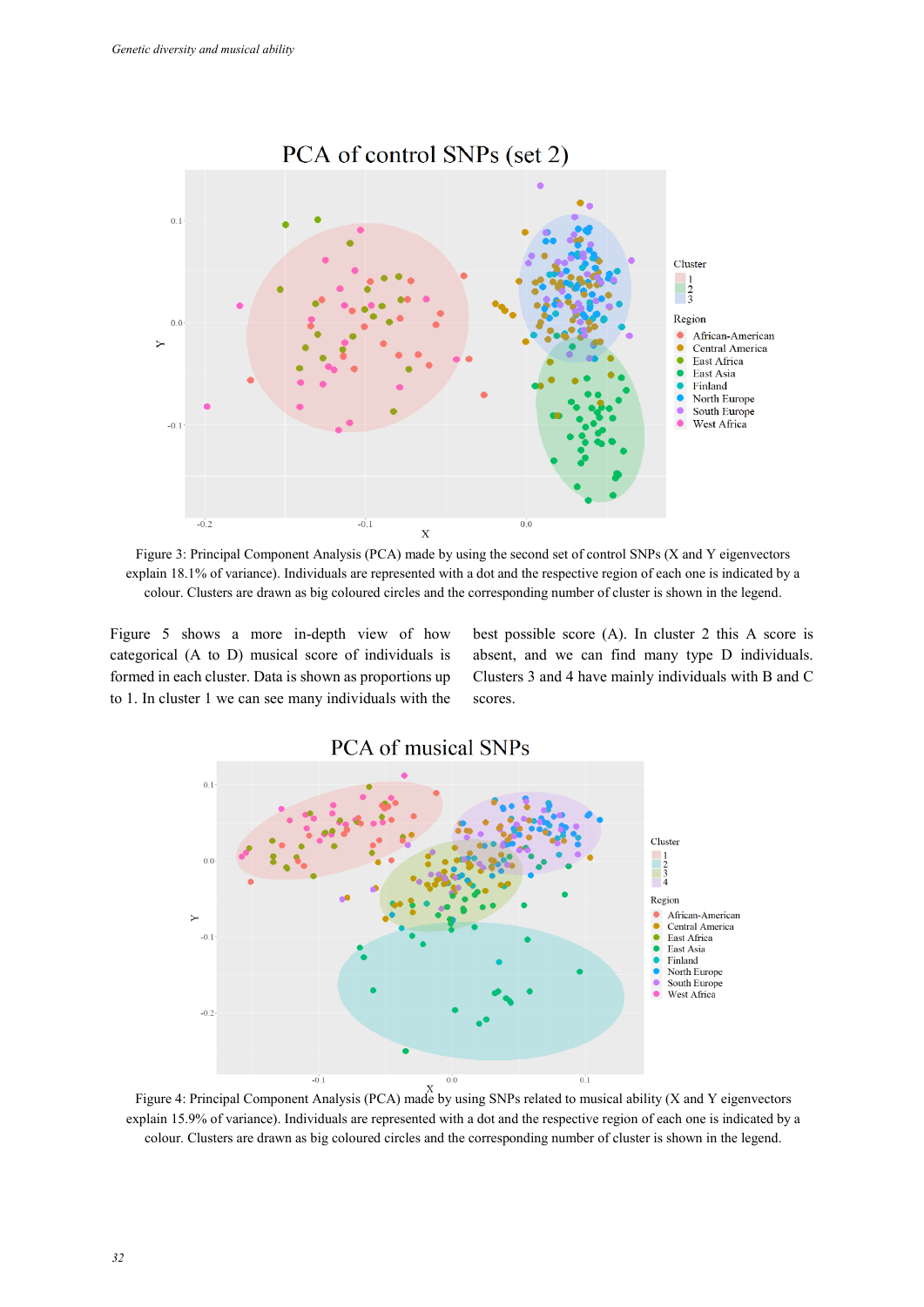| <b>World population</b>    |                                         |                                     |    |  |  |  |
|----------------------------|-----------------------------------------|-------------------------------------|----|--|--|--|
| <b>Cluster</b>             | <b>Mean individual</b><br>musical score | <b>Standard</b><br><b>Deviation</b> | N  |  |  |  |
| 1                          | 4.859                                   | 0.990                               | 64 |  |  |  |
| $\mathbf{2}$               | 3.353                                   | 0.996                               | 17 |  |  |  |
| 3                          | 4.106                                   | 0.900                               | 85 |  |  |  |
| $\boldsymbol{4}$           | 4.031                                   | 0.913                               | 98 |  |  |  |
| <b>European population</b> |                                         |                                     |    |  |  |  |
|                            |                                         |                                     |    |  |  |  |
| <b>Cluster</b>             | <b>Mean individual</b><br>musical score | <b>Standard</b><br><b>Deviation</b> | N  |  |  |  |
| 1                          | 3.989                                   | 0.905                               | 95 |  |  |  |
| $\mathbf{2}$               | 4.425                                   | 1.130                               | 40 |  |  |  |
| 3                          | 3.930                                   | 0.910                               | 43 |  |  |  |
| 4                          | 4.048                                   | 0.930                               | 84 |  |  |  |

Table 3: Mean musical score per cluster of the world and European populations. Number of individuals is also shown as "N"<sub>1</sub>

In cluster 1, Bonferroni-corrected p-values of the differences in the A score proportions were all significant ( $p = 0.0078$ ,  $p = 0.0005$  and  $p = 0.0003$ respectively for cluster 1 vs 2, 1 vs. 3 and 1 vs. 4). We can see the same when looking at individuals with D score (p =  $0.0001$ , p =  $0.0034$  and p =  $0.0048$ respectively for cluster 1 vs 2, 1 vs 3 and 1 vs 4). On the other hand, no significant differences were found between the rest of the clusters (2, 3 and 4). Clusters 3 and 4 suppose the main difference between the control and world analysis with musical SNPs (Figures 3 and 4), but we found no differences in geographical origin of individuals, nor with musical score.



Figure 5: Proportional frequency of each musical score by each cluster of the world population.

Prompted by the split observed in the European population, we decided to perform a PCA with an expanded set of European individuals only. This deeper

analysis of the European population showed that the optimal number of clusters was 5 (see Figure 6). Geography could not explain that distribution as Fisher exact tests between clusters resulted on non-significant p-values (data not shown). In terms of mean musical score, cluster 2 has the highest mean musical score (4.425), followed by clusters 4, 1 and 3 respectively (Table 3). The last one is cluster 5 (3.75).

The differences in musical score proportion between different clusters were tested like before, by a Fisher exact test. In this case significant p-values showed up when comparing A score proportion of cluster 2 against clusters 1 and 3 ( $p = 0.012$  and  $p =$ 0.010, respectively). However, differences with clusters 4 and 5 ( $p = 0.0218$  and  $p = 0.0441$ , respectively) were non-significant (after Bonferroni correction), even if cluster 5 has only one A type individual (Figure 7). Also, a low p-value was obtained when comparing D score in cluster 2 against cluster 5  $(p = 0.0485,$  no Bonferroni correction needed in this case, as it was a single comparison). All the proportions are shown in Figure 7.

The distribution of the European individuals of world clusters 3 and 4 into the second European analysis is shown in table 4. The segregation of people is very different in each cluster: >75% of individuals from world cluster 4 appear in European clusters 1 and 3 but we cannot find there any individual from world cluster 3. Instead 75% of them appear in European clusters 2 and 4. These 2 distributions are significantly different ( $p = 7.794e-13$ ).

### **Discussion**

After analysing the geographical distribution of a set of SNPs of genes related to the inner ear and other neurocognitive functions, which are key for a good musical ability (Oikkonen et al., 2015), the obtained results show that a different clustering of individuals arises when classifying the same worldwide populations with random SNPs, or SNPs related to musical ability (Figure 1). Thus, cluster 1 shows the highest musical score (Table 3), which is probably due to its highest proportion of type A individuals and at the same time, the lowest proportion of type D individuals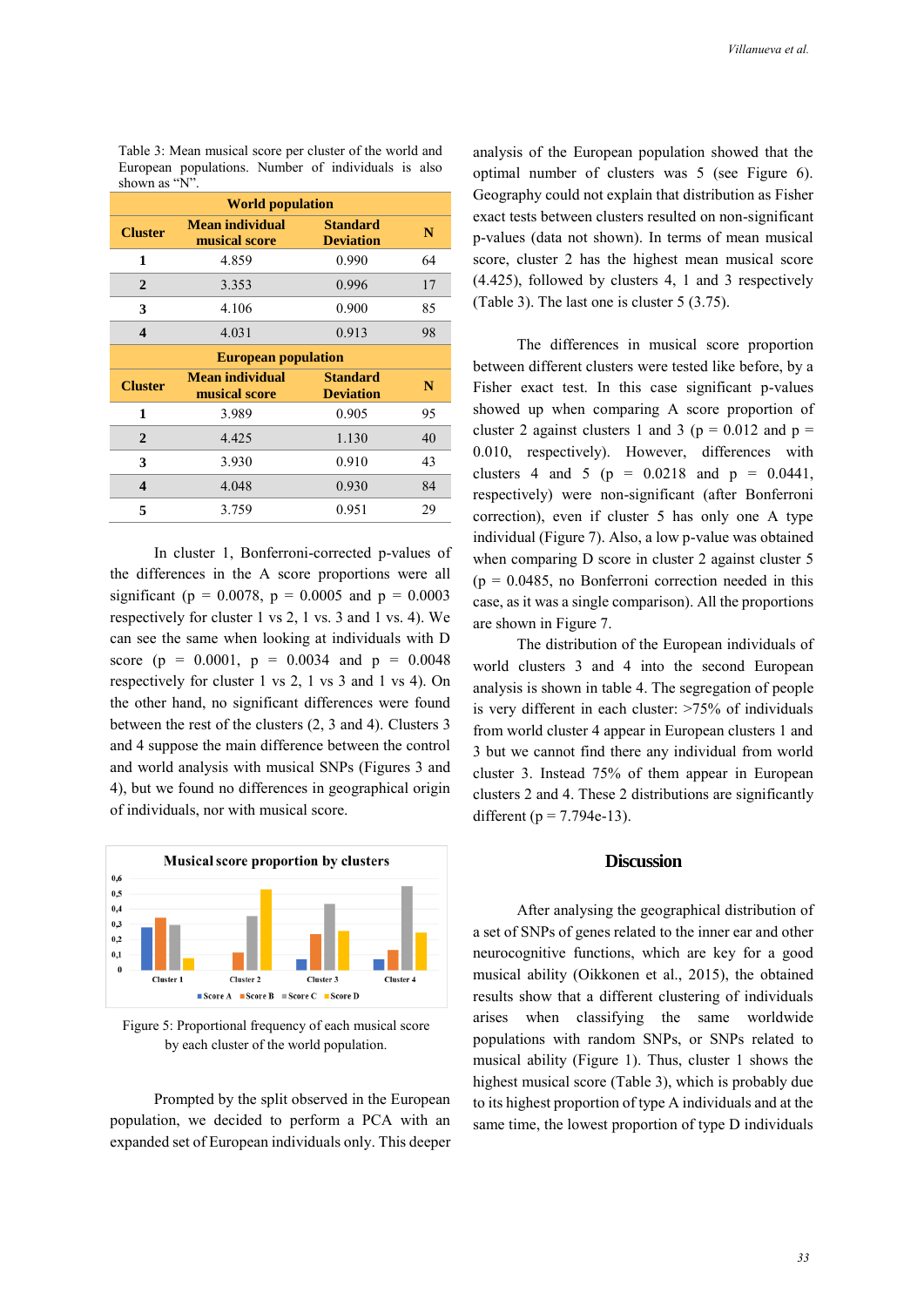

## PCA of musical SNPs among European Individuals

Figure 6: Principal Component Analysis (PCA) made by using SNPs related to musical ability with the European population (X and Y eigenvectors explain 13.8% of variance). Individuals are represented with a dot and the respective country of each one is indicated by a colour. Clusters are drawn as big coloured circles and the corresponding number of cluster is shown in the legend.

(Figure 5). In addition to that, cluster 1 is composed of individuals from Africa of with African ancestry (Figure 4). These proportions are quite different from those found in every other cluster of the world analysis with musical SNPs. Even with the Bonferroni correction, the differences of type A individuals and type D individuals were significant against any other cluster of the world analysis (musical SNPs). In addition to this, cluster 1 does not change substantially



Figure 7: Proportional frequency of each musical score by each cluster of the European population.

from the control cluster 1 (Figure 3). Considering these evidences, it seems that cluster 1 is determined by both the geographical origin of the individuals and by the musical score, to some extent. This suggests that there is some relationship between an African ancestry and a high musical score. Note that musical score aims to represent the expected musical ability, which could be a complex interaction between genetic and environmental effects.

The effect alleles of the 4 SNPs used to build the score where defined in previous studies on Mongolian populations (Hansoo et al., 2012). Despite that, the highest musical scores where not found in Asian populations so for the exploratory purposes of this work (and taking obviously into consideration the limitations inherent to our work), we can tentatively consider the SNPs as valid for the scoring task. Cluster 2 is the opposite of cluster 1 in terms of musical score (world analysis with musical SNPs). It has the highest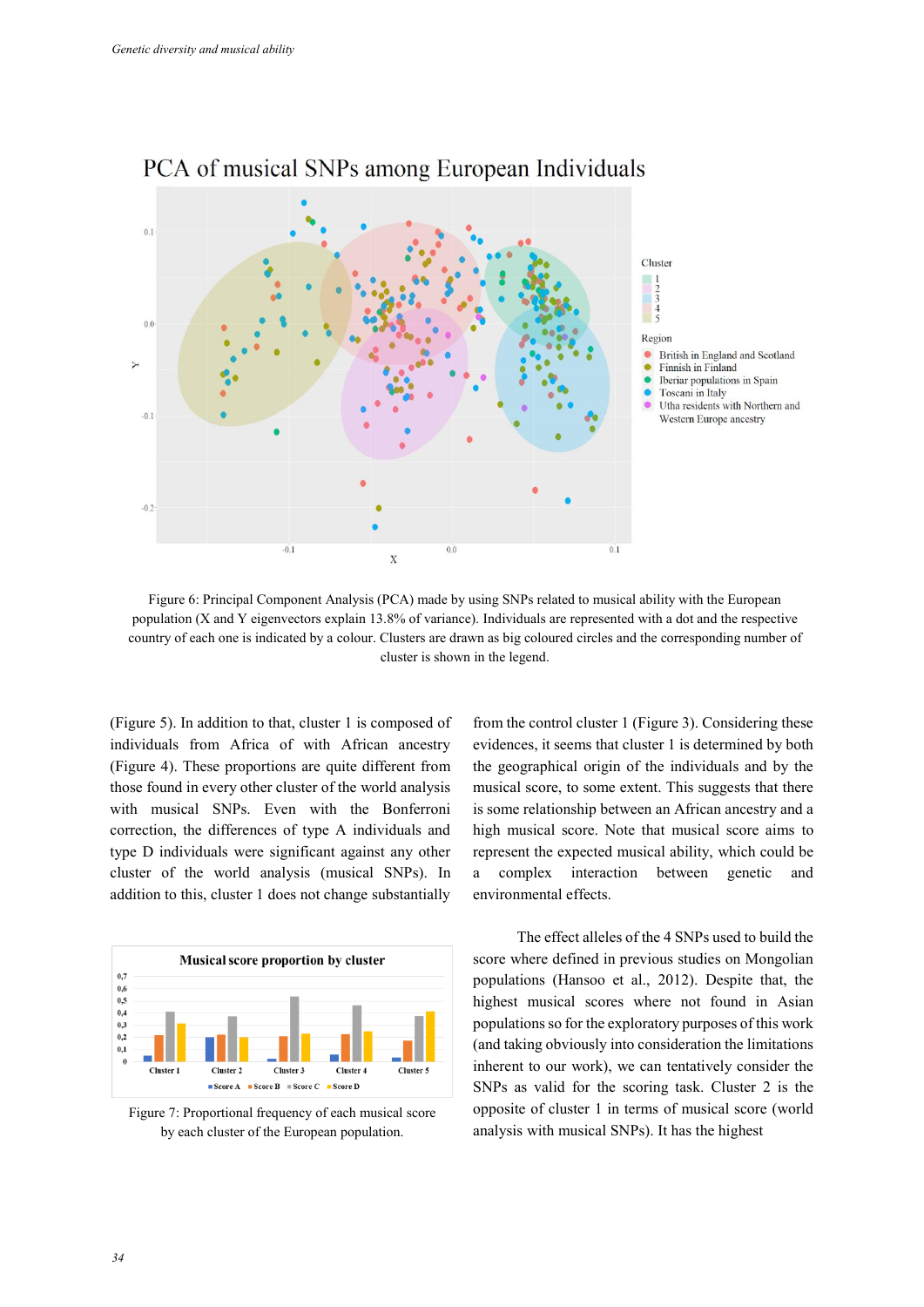Table 4: Distribution of only the European individuals present in clusters 3 and 4 of the world analysis into the newly formed clusters of the only European analysis. The distribution is shown in proportions out of the total of European individuals of the world cluster 3 and cluster 4. The European destiny clusters are ordered from left to right according to the mean score of each cluster (left highest, right lowest). Number of individuals is also shown as "N".

|                                                             | Proportion of cluster of origin from first (world) analysis into cluster of<br>destination in the second (European) analysis |                  |                  |                  |                  |    |
|-------------------------------------------------------------|------------------------------------------------------------------------------------------------------------------------------|------------------|------------------|------------------|------------------|----|
| <b>Cluster of origin from the</b><br>first (world) analysis | <b>Cluster 2</b>                                                                                                             | <b>Cluster 4</b> | <b>Cluster 1</b> | <b>Cluster 3</b> | <b>Cluster 5</b> |    |
| <b>From Cluster 3</b>                                       | 0.2500                                                                                                                       | 0.5000           |                  |                  | 0.2500           | 85 |
| <b>From Cluster 4</b>                                       | 0.0784                                                                                                                       | 0.1176           | 0.5490           | 0.2549           | $\theta$         | 98 |

proportion of type D individuals (52%), no type A individuals at all (Figure 5) and the lowest mean musical score (3.35, Table 3). Despite that, the low musical score may have had a small influence in this PCA as differences in proportion of individuals with A and D scores are significantly different only against the ones seen in cluster 1, not against the ones in clusters 3 and 4. It is important to mention that cluster 2 also has a very marked geographical origin: all individuals except one are from East Asia. Like in the case of cluster 1, the distribution does not change substantially between the control analysis and world analysis. Further work with an increased number of SNPs from which we could build a musical score would be convenient to reveal possible associations.

Looking closer at the distribution of European individuals from the world analysis (which were majority in clusters 3 and 4) in the second analysis with the extended European individuals, revealed that individuals from world cluster 3 were distributed very differently from individuals of world cluster 4. This spatial distribution is statistically significant ( $p =$ 7.794e-13) and is based on SNPs related to musical ability (Table 4). Despite that, it cannot be well explained by the musical score because, in this case, the musical score distribution does not correlate with the PCA distribution. Possibly due to the small number of SNPs used for the calculation of the "rough musical score" and/or a lack of precision in the estimation of the individual weight of each SNP in the calculation of the musical score. Including more individuals from the 1kGP could also improve the results and reduce the sampling effect.

In conclusion, performing a PCA of world populations with SNPs related to musical ability, reflects both geographical distribution and musical score (as calculated in this work). African populations are not only clearly separated from the rest populations geographically, but also by their mean musical score, suggesting a relationship between African population and good expected musical ability. Taking our results as preliminary and again considering the limitations of this work, we could speculate that environmental forces other than demography, have also shaped the genetic distribution of this reduced set of SNPs associated to musical abilities.

### **Acknowledgments**

SA is funded by the Basque Government (Project IT1138-16 to consildated groups). The authors wish to thank the two anonymous reviewers for significantly improving the quality of the manuscript.

### **References**

- Afgan E., Baker D., Batut B., van den Beek M., Bouvier D., Čech M., Blankenberg D. (2018). The Galaxy platform for accessible, reproducible and collaborative biomedical analyses: 2018 update. Nucleic Acids Res 46(1): 537- 544.
- Alkorta-Aranburu G., Beall CM., Witonsky D.B., Gebremedhin A., Pritchard J.K., Di Rienzo A. (2012). The Genetic Architecture of Adaptations to High Altitude in Ethiopia. PloS Genet 8(12): e1003110. doi: [https://doi.org/10.1371/journal.pgen.1003110.](https://doi.org/10.1371/journal.pgen.1003110)
- Beleza S., Johnson N.A., Candille S.I., Absher D.M., Coram M.A., Lopes J., Campos J., Araujo I.I., Anderson T.M.,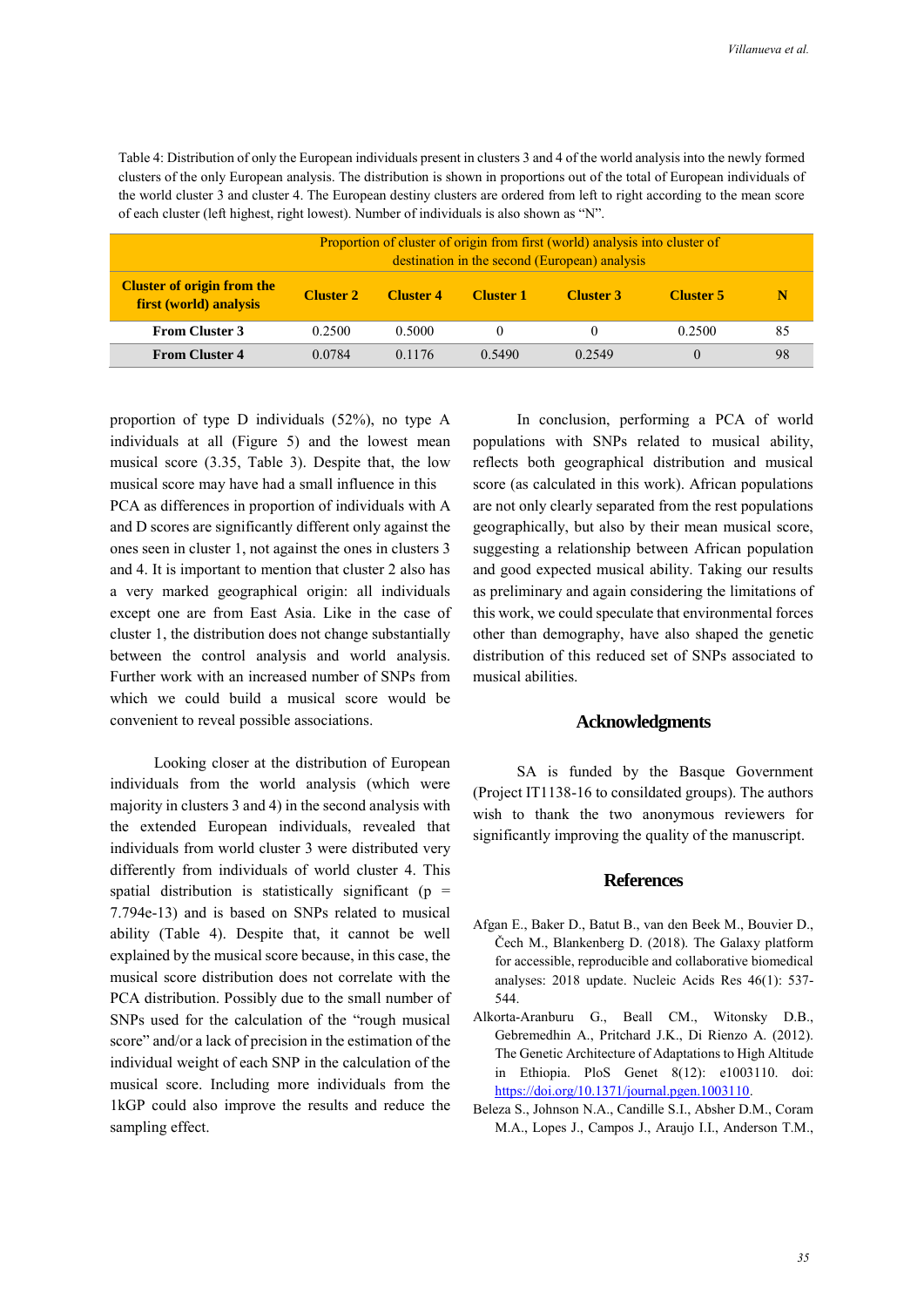Vilhjámsson B.J., Nordborg M., Correia e Silva A., Shriver M.D., Rocha J., Barsh G.S., Tang H. (2013). Genetic Architecture of Skin and Eye Color in an African-European Admixed Population. PloS Genet 9(3): e1003372. doi:

[https://doi.org/10.1371/journal.pgen.1003372.](https://doi.org/10.1371/journal.pgen.1003372)

- Bonferroni C.E. (1936). Teoria statistica delle classi e calcolo delle probabilità. Pubblicazioni del R Istituto Superiore di Scienze Economiche e Commerciali di Firenze 8(3): 62.
- Danecek P., Auton A., Abecasis G., Albers C.A., Banks E., DePristo M.A., Handsaker R.E., Lunter G., Marth G.T., Sherry S.T., McVean G., Durbin R., 1000 Genomes Project Analysis Group (2011). The Variant Call Format and VCFtools. Bioinformatics 27(15): 2156-2158.
- Ensembl blog (2018). Ten years of the GWAS Catalog-Past, present and future, URL: [http://www.ensembl.info/2018/06/28/ten-years-of-the](http://www.ensembl.info/2018/06/28/ten-years-of-the-gwas-catalog-past-present-and-future/)[gwas-catalog-past-present-and-future/,](http://www.ensembl.info/2018/06/28/ten-years-of-the-gwas-catalog-past-present-and-future/) 7/06/2019.
- Han J., Kraft P., Nan H., Guo Q., Chen C., Qureshi A., Hankinson S.E., Hu F.B., Duffy D.L., Zhao Z.Z., Martin N.G., Montgomery G.W., Hayward N.K., Thomas G., Hoover R.N., Chanock S., Hunter D.J. (2008). A Genome-Wide Association Study Identifies Novel Alleles Associated with Hair Color and Skin Pigmentation. PloS Genet 4(5): e1000074 doi: [https://doi.org/10.1371/journal.pgen.1000074.](https://doi.org/10.1371/journal.pgen.1000074)
- Hansoo P., Seungbok L., Hyun-Jin K., Young Seok J., Jong-Yeon S., Dongwan H., von Grotthuss M., Lee D-S, Park C., Hayeon Kim J., Boran K., Yoo Y.J., Sung-Il C., Joohon S., Lee C., Jong-Il K., Jeong-Sun S. (2012). Comprehensive genomic analyses associate UGT8 variants with musical ability in a Mongolian population. J Med Genet 49 (12): 747-752.
- Haumann S., Muhler R., Ziese M., Specht H. (2007). Discrimination of musical pitch with cochlear implants. HNO 55: 613-619.
- Huckins L., Boraska V., Franklin C., Floyd J., Southam L., [GCAN;](https://www.ncbi.nlm.nih.gov/pubmed/?term=GCAN%5BCorporate%20Author%5D) [WTCCC3,](https://www.ncbi.nlm.nih.gov/pubmed/?term=WTCCC3%5BCorporate%20Author%5D) Sullivan P.F., Bulik C.M., Collier D.A., Tyler-Smith C., Zeggini E., Tachmazidou I. [GCAN;](https://www.ncbi.nlm.nih.gov/pubmed/?term=GCAN%5BCorporate%20Author%5D) [WTCCC3.](https://www.ncbi.nlm.nih.gov/pubmed/?term=WTCCC3%5BCorporate%20Author%5D) (2014). Using ancestry-informative markers to identify fine structure across 15 populations of European origin. Eur J Hum Genet 22: 1190-1200.
- Justus T., Hustler JJ. (2005). Fundamental issues in the evolutionary psychology of music: Assessing innateness and domain specificity. Music Percept 23: 1-27.
- Karma K. (2007). Musical Aptitude Definition and Measure Validation: Ecological Validity can Endanger the Construct Validity of Musical Aptitude Tests. Psychomusicology 19(2): 79-90.
- Kevin U. (2013). Kmisc: Kevin Miscellaneous. R package version 0.5.0. URL: [https://CRAN.R](https://cran.r-project.org/package=Kmisc)[project.org/package=Kmisc.](https://cran.r-project.org/package=Kmisc)
- Lowry R., VassarStats: Website for Statistical Computation, URL: [http://vassarstats.net/tab2x2.html,](http://vassarstats.net/tab2x2.html) 16/06/2019.
- Mangiafico S. (2019). rcompanion: Functions to Support Extension Education Program Evaluation. R package version 2.2.1. URL: [https://CRAN.R](https://cran.r-project.org/package=rcompanion)[project.org/package=rcompanion.](https://cran.r-project.org/package=rcompanion)
- Oikkonen J., Huang Y., Onkamo P., Ukkola-Vuoti L., Raijas P., Karma K., Vieland V.J., Järvelä I. (2015). A genomewide linkage and association study of musical aptitude identifies loci containing genes related to inner ear development and neurocognitive functions. Mol Psychiatry 20: 275-282.
- Oikkonen J., Kuusi T., Peltonen P., Raijas P., Ukkola-Vuoti L., Karma K., Onkamo P., Järvelä I. (2016). Creative Activities in Music-A Genome-Wide Linkage Analysis. PloS ONE 11(2): e0148679. doi: [https://doi.org/10.1371/journal.pone.0148679.](https://doi.org/10.1371/journal.pone.0148679)
- Pers T.H., Timshel P., Hirschhorn J.N. (2015). SNPsnap: A Web-based tool for identification and annotation of matched SNPs. Bioinformatics 31(3): 418-420.
- Pitsiladis Y., Wang G., Wolfarth B., Scott R., Fuku N., Mikami E., He Z., Fiuza-Luces C., Eynon N., Lucia A. (2013). Genomics of elite sporting performance: What little we know and necessary advances. Br J Sports Med 47(9): 550-555.
- Qiao L., Yang Y., Fu P., Hu S., Zhou H., Peng S., Tan J., Lu Y., Lou H., Lu D., Wu S., Guo J., Jin L., Guan Y., Wang S., Xu S., Tang K.(2018). Genome-wide variants of Eurasian facial shape differentiation and a prospective model of DNA based face prediction. J Genet Genomics 45(8): 419-432.
- R Core Team. (2019). R: A language and environment for statistical computing. Vienna: R Foundation for Statistical Computing. URL[: https://www.R-project.org/.](https://www.r-project.org/)
- RStudio Team. (2016). RStudio: Integrated Development for R. RStudio. URL: [http://www.rstudio.com.](http://www.rstudio.com/)
- Schnell A.H., Sun X. (2012). Model-based linkage analysis of a quantitative trait. In R.C. Elston, J. M. Satagopan, S. Sun (Eds.). Statistical Human Genetics: Methods and Protocols: 263–284. New York: Humana Press, New York.
- Scrucca L., Fop M., Murphy T.B., Raftery A.E. (2016) mclust 5: clustering, classification and density estimation using Gaussian finite mixture models. The R Journal 8(1): 205- 233.
- Seashore C.E., Lewis D., Saetveit J.G. (1960) Seashore measures of musical talents. Manual. New York: The Psychological Corp.
- The 1000 Genomes Project Consortium. (2015). A global reference for human genetic variation. Nature 526: 68-74. doi: [https://doi.org/10.1038/nature15393.](https://doi.org/10.1038/nature15393)
- Theusch E., Basu A., Gitschier J. (2009). Genome-wide Study of Families with Absolute Pitch Reveals Linkage to 8q24.21 and Locus Heterogeneity. Am J Hum Genet 85: 112-119.